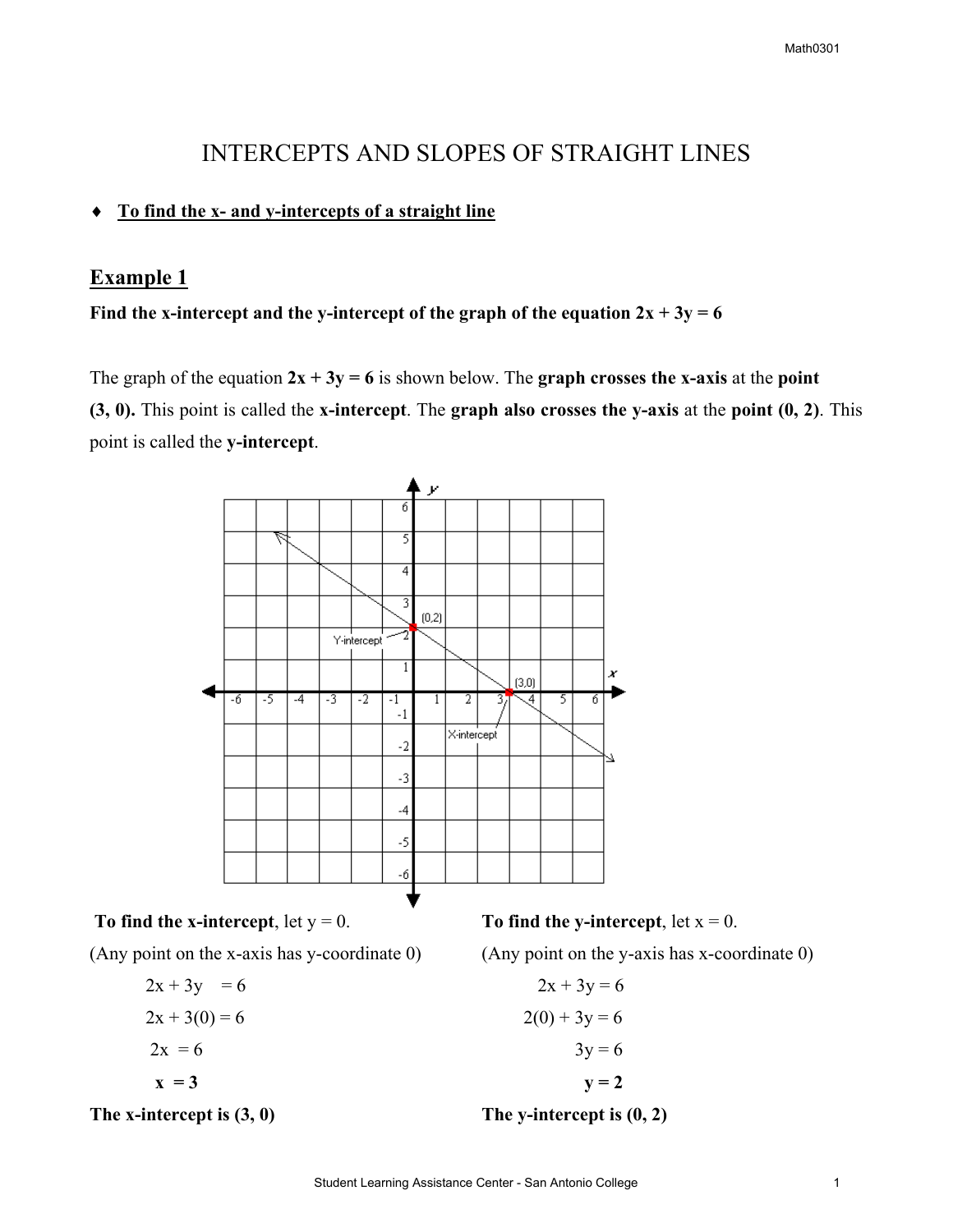For any equation of the form  $y = mx + b$ , the y-intercept is  $(0, b)$ 

# **Example 2**

Find the y-intercept of  $y = 3x + 4$  $y = 3x + 4 = 3(0) + 4 = 4$  (let  $x = 0$ )

**The y-intercept is (0, 4)** 

#### • **To find the slope of a straight line**

#### **Slope Formula**

If  $P_1(x_1, y_1)$  and  $P_2(x_2, y_2)$  are two points on a line and  $y_2 - y_1$  $\mathbf{x}_1 \neq \mathbf{x}_2$ , then  $\mathbf{m} = \mathbf{x}_2 - \mathbf{x}_1$ 

If  $x_1 = x_2$ , the **slope** is **undefined**.



## **Example 3**

### **Find the slope of the line containing the points (-1, 1) and (2, 3)**

Let  $P_1$  be  $(-1, 1)$  and  $P_2$  be  $(2, 3)$ 

Then,

$$
X_1 = -1
$$
,  $Y_1 = 1$ ,  $X_2 = 2$ ,  $Y_2 = 3$ .

$$
m = \frac{Y_2 - Y_1}{X_2 - X_1} = \frac{3 - 1}{2 - (-1)} = \frac{2}{3}
$$

The slope is  $\frac{2}{3}$ 



**A line** that slants **upward to the right** always has a **positive slope.**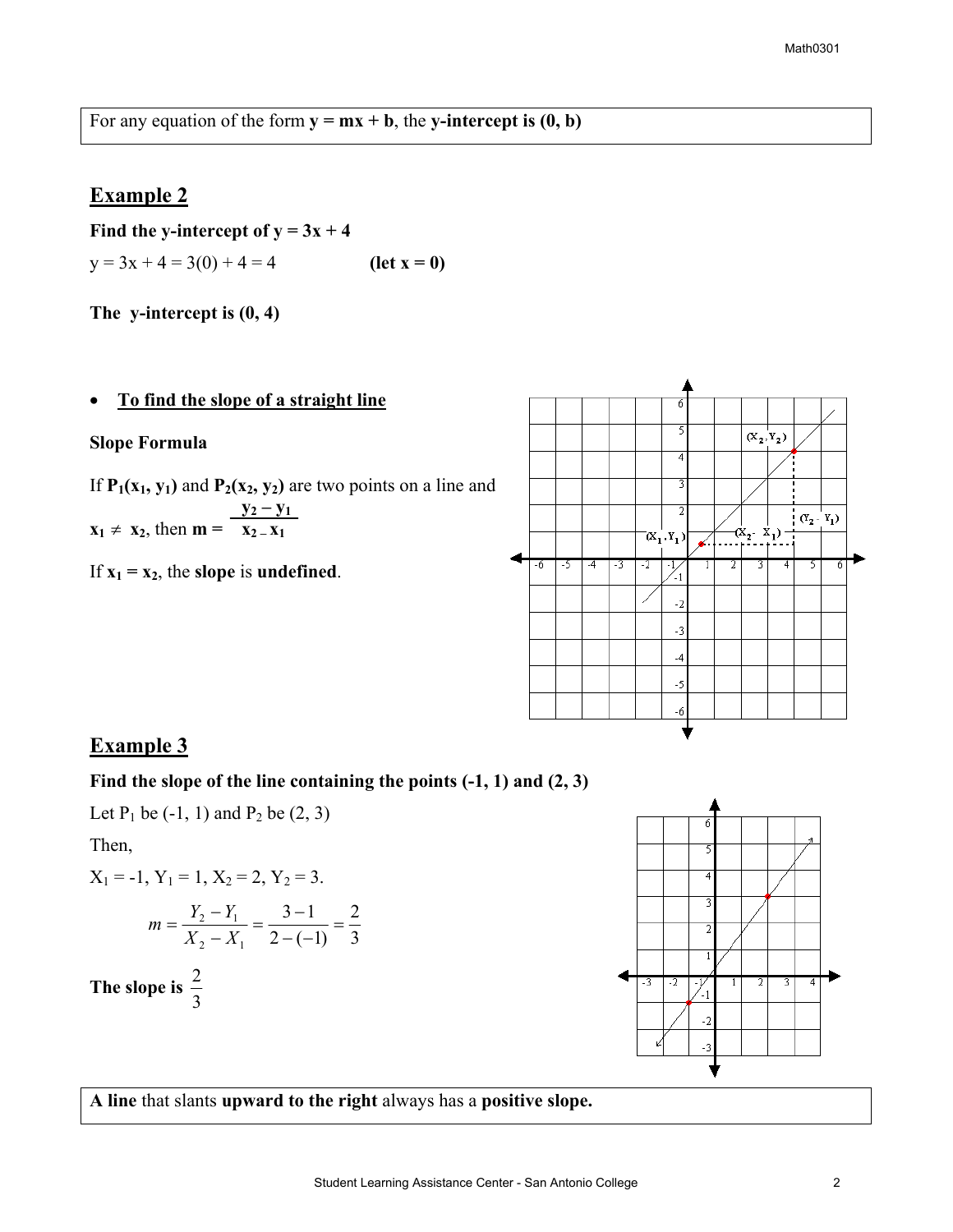# **Example 4**

**Find the slope of the line containing the points (-3, 4) and (2, -2).** 

Let  $P_1$  be  $(-3, 4)$  and  $P_2$  be  $(2, -2)$ .

$$
m = \frac{Y_2 - Y_1}{X_2 - X_1} = \frac{-2 - 4}{2 - (-3)} = \frac{-6}{5} = -\frac{6}{5}
$$

The slope is  $-\frac{6}{5}$ 



A **line** that slants **downward to the right** always has a **negative slope**.

# **Example 5**

### **Find the slope of the line containing the points (-1, 3) and (4, 3).**

Let  $P_1$  be  $(-1, 3)$  and  $P_2$  be  $(4, 3)$ .

$$
m = \frac{Y_2 - Y_1}{X_2 - X_1} = \frac{3 - 3}{4 - (-1)} = \frac{0}{5} = 0
$$

**The slope is 0** 



A **horizontal line** has **zero slope.**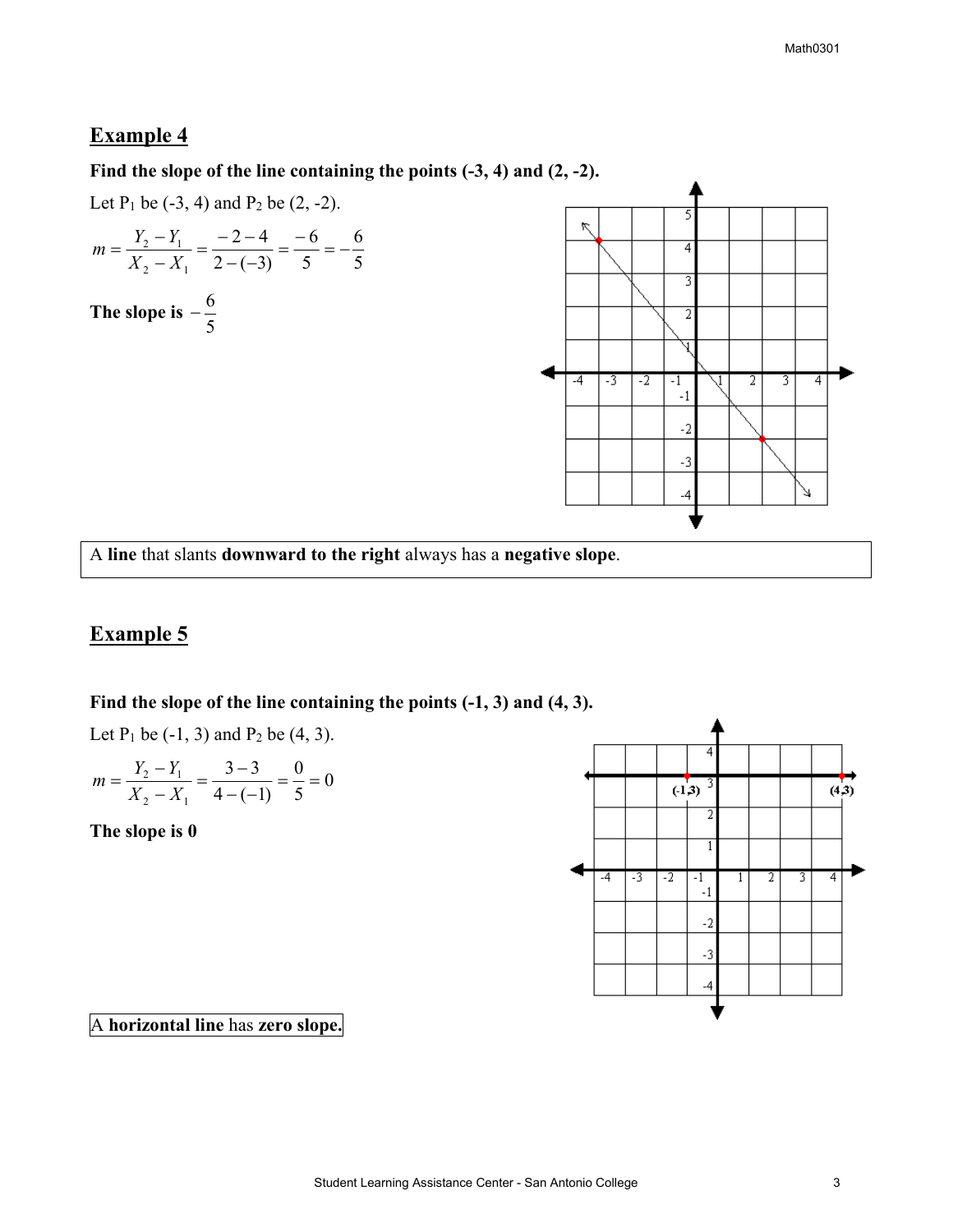### **Example 6**

#### **Find the slope of the line containing the points (2, -2) and (2, 4).**

Let P1 be (2, -2) and P2 be (2, 4).

$$
m = \frac{Y_2 - Y_1}{X_2 - X_1} = \frac{4 - (-2)}{2 - 2} = \frac{6}{0}
$$

**The slope is undefined.** 



### • **To graph a line using the slope and the y-intercept**

#### **Slope-Intercept Equation of a line**

An equation of the form  $y = mx + b$  is called **slope-intercept** form of a straight line. The slope of the line is **m**, the **coefficient of x**. The **y-intercept is (0, b),** where **b** is the **constant term of the equation**.

The graph of the equation  $y = \frac{2}{3}x + 1$ 3  $y = \frac{2}{3}x + 1$  is shown at the right. The points **(-3, -1)** and **(3, 3)** are on the graph. The slope of the line between the two points is  $m = \frac{3 - (-1)}{3 - (-3)} = \frac{4}{6} = \frac{2}{3}$ 6 4  $m = \frac{3 - (-1)}{3 - (-3)} = \frac{4}{6} = \frac{2}{3}.$ Observe that the slope of the line is the coefficient of

x in the equation  $y = \frac{2}{3}x + 1$ 3  $y = \frac{2}{3}x + 1$ . Also recall that the

**y-intercept** is **(0, 1),** where 1 is the constant term of the equation.